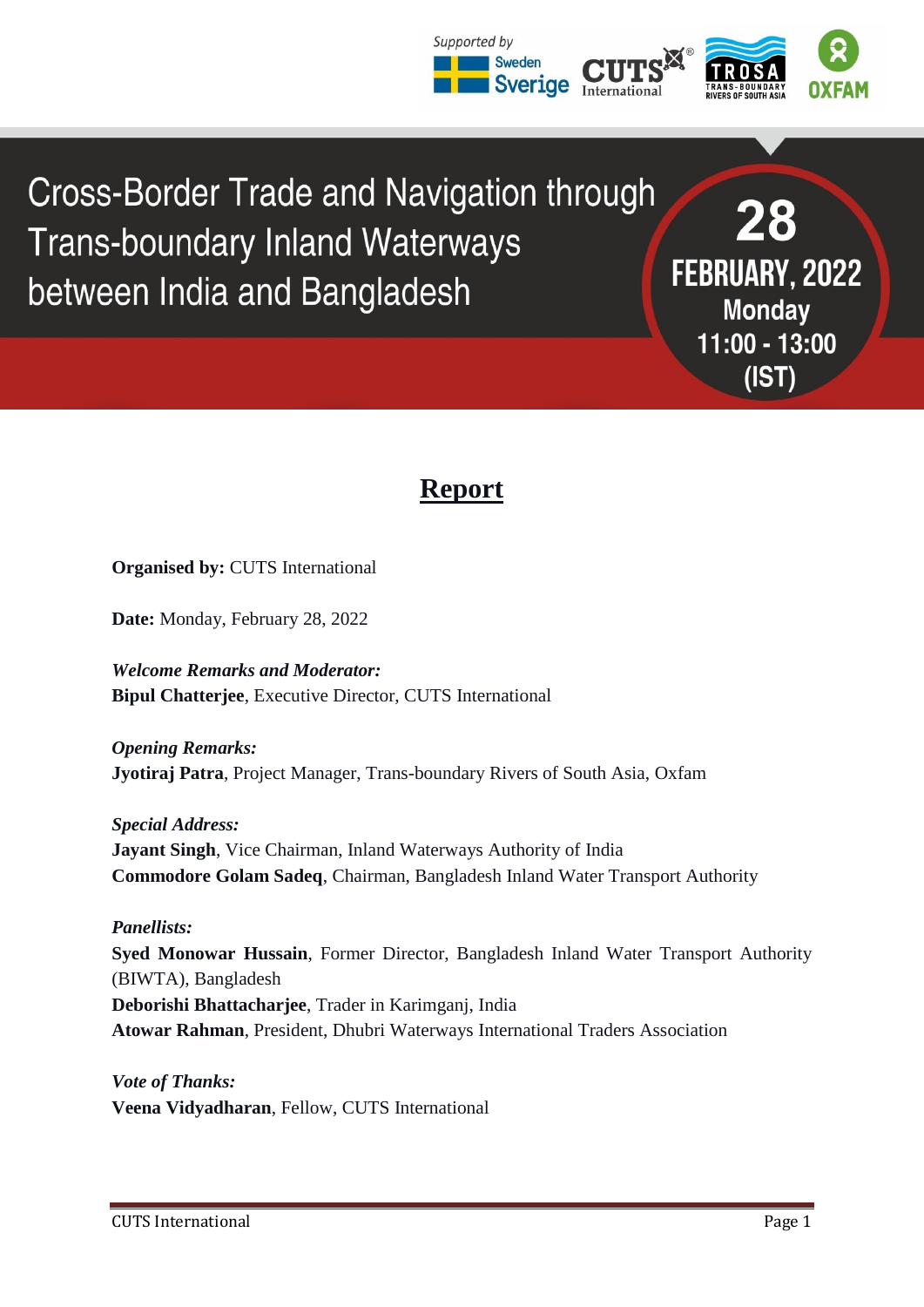### **1. Background**

India and Bangladesh share 54 trans-boundary rivers. These rivers can generate opportunities for the local communities in the sub-region through economic, political and socio-cultural interactions between the two countries. Cross-border trade and connectivity between these two countries through these rivers and inland waterways hold immense socio-economic potential. However, these have not been utilised to their fullest potential due to political, maritime and regulatory challenges.

CUTS International organised a Multi-Stakeholder Dialogue on 'Promoting Cross-border Trade through Transboundary Waterways between Bangladesh, Bhutan and India' in Guwahati, Assam, India on September 29, 2021. It was recommended in the dialogue that the inland waterways can be the backbone of development and cross-border trade, leading to the creation of jobs and increased livelihood opportunities. Participants opined that it is essential to consider the perspectives of relevant stakeholders for effective trans-boundary water governance along with increased and active participation of youth and local indigenous communities, particularly in the decision-making process.

In this context, CUTS International organised this virtual meeting with relevant stakeholders, particularly with traders of India and Bangladesh, with an aim to address the issues faced by the traders, the developments happening in the inland waterways and that requires prioritisation for cross-border trade and navigation between India and Bangladesh.

This virtual meeting was organised under a regional project entitled "Trans-boundary Rivers of South Asia" (TROSA), which is supported by the Swedish International Development Cooperation Agency (Sida) and managed by Oxfam. The project aims to reduce the poverty of marginalised and vulnerable river basin communities through increased access to and control over water resources, over which their livelihoods depend. Around 35 participants from India and Bangladesh participated in the webinar.

### **2. Key Takeaways**

The major interests of India and Bangladesh overlap with some differences, but these differences are positive. Thus, it is vital to achieve possible agreement incrementally to develop vibrant waterway connectivity for trade, commerce, and tourism.

The trans-boundary rivers of India and Bangladesh can generate opportunities for the local communities in the sub-region through economic, political and socio-cultural interactions between the two countries. It is to be noted that the agenda on water governance must align with the one on climate change adaptation and mitigation through sustainable basin-wide management.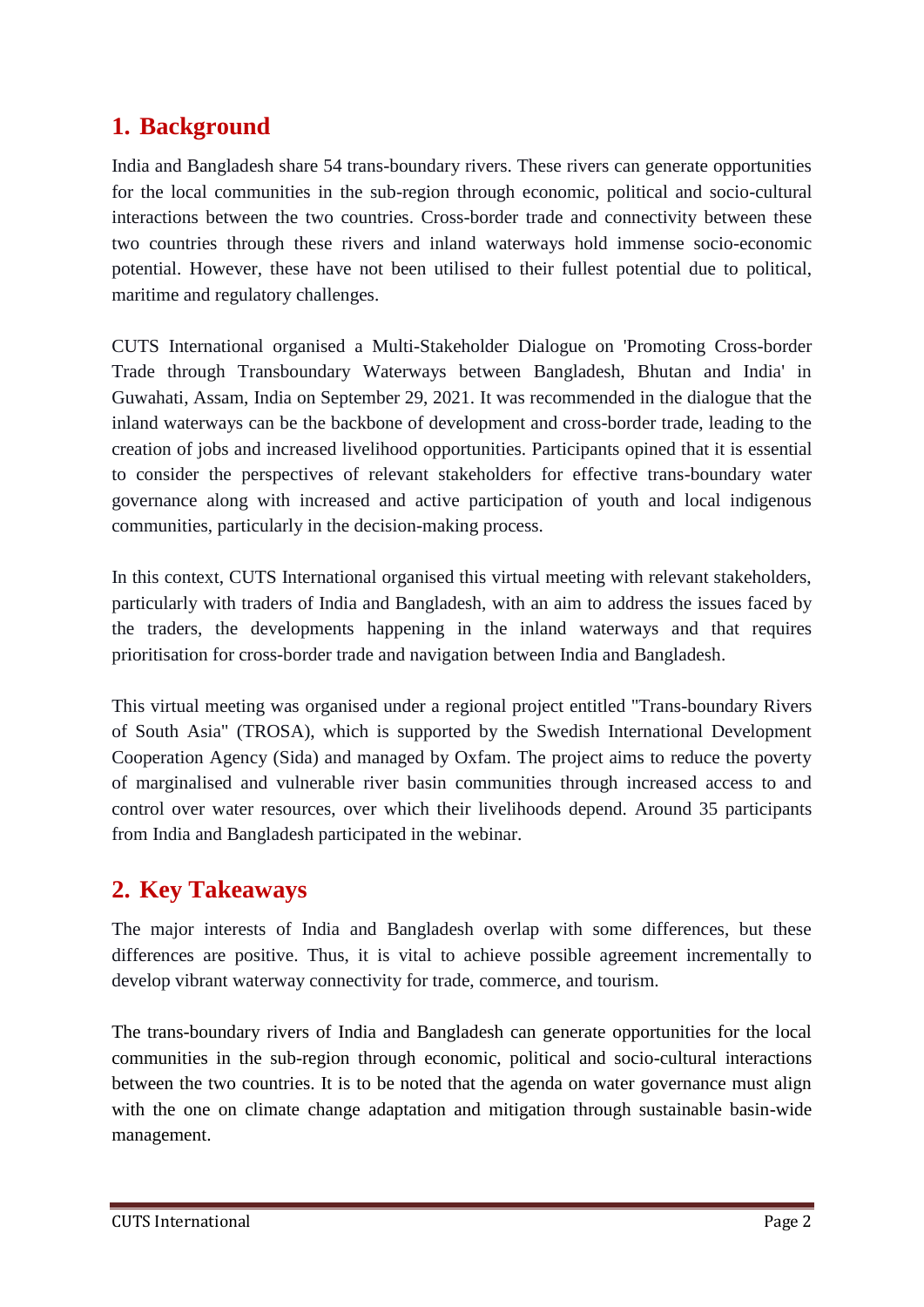From the works of IWAI and various national and international organisations, it is evident that the benefits from the investments in trans-boundary waterways will outweigh its costs. Furthermore, many trans-boundary rivers stretch other than Dhubri-Chilmari and Sonamura-Daudkandi routes. Small-haul trade can be promoted, such as on river Ichchamati and Someshwari.

Employment opportunities in inland water navigation, trade, and tourism should be more inclusive for the informal economies in trans-boundary river basins. The benefits and opportunities can equitably be shared among the communities dependent on these river systems for their livelihoods, especially women and youth.

At present, trans-boundary river basins are more sensitive to climate change, such as floods, river erosions, and others. Intergovernmental Panel on Climate Change (IPCC) has released its sixth assessment report titled 'Climate Change 2021: The Physical Science Basis' that states the impact of climate change at a regional scale. Hence, it is important to consider and develop climate-resilient trade and tourism infrastructure on the river basins.

The policymakers need to note that it is essential to develop a vibrant and strong waterway connectivity grid for future generations.

Efforts should be made to reduce the total logistics cost of trade, further integrating the regions and making trade between the countries more comparative.

The Eastern Waterways Connectivity Transport Grid project implemented with the support of the World Bank will provide seamless connectivity between National Waterway-1 (NW-1) and NW-2 through the Indo-Bangladesh Protocol routes. This concept is adopted to leverage and connect waterways in a logistic grid transportation network.

River stretches like Maia, Padma, Sultanpur should be considered to further work upon. Currently, transportation is taking place via Haldia, which poses a major challenge of distance, time and ecological issues. Work has been started on Bhagirathi and Padma stretch to reduce distance and time in this context.

Dredging is also one of the important aspects that need to be taken into consideration. Initially, it is essential to start working on small patches for dredging and consider small projects. Also, there should be synergy and sequencing in route maintenance from both side.

Dhubri is India's fastest growing terminal; therefore, measures should be taken to up-scale the tonnage of the vessels and stretch beyond Chilmari. Moreover, informal trade can be systemised through waterways and symbiotic ecosystems can be created. The development of Dhubri port has led to cross-border and transit trade of stone chips, boulders and coal between India, Bangladesh and Bhutan. The local traders are now focusing on agricultural products like ginger, oranges and other products such as waste cotton.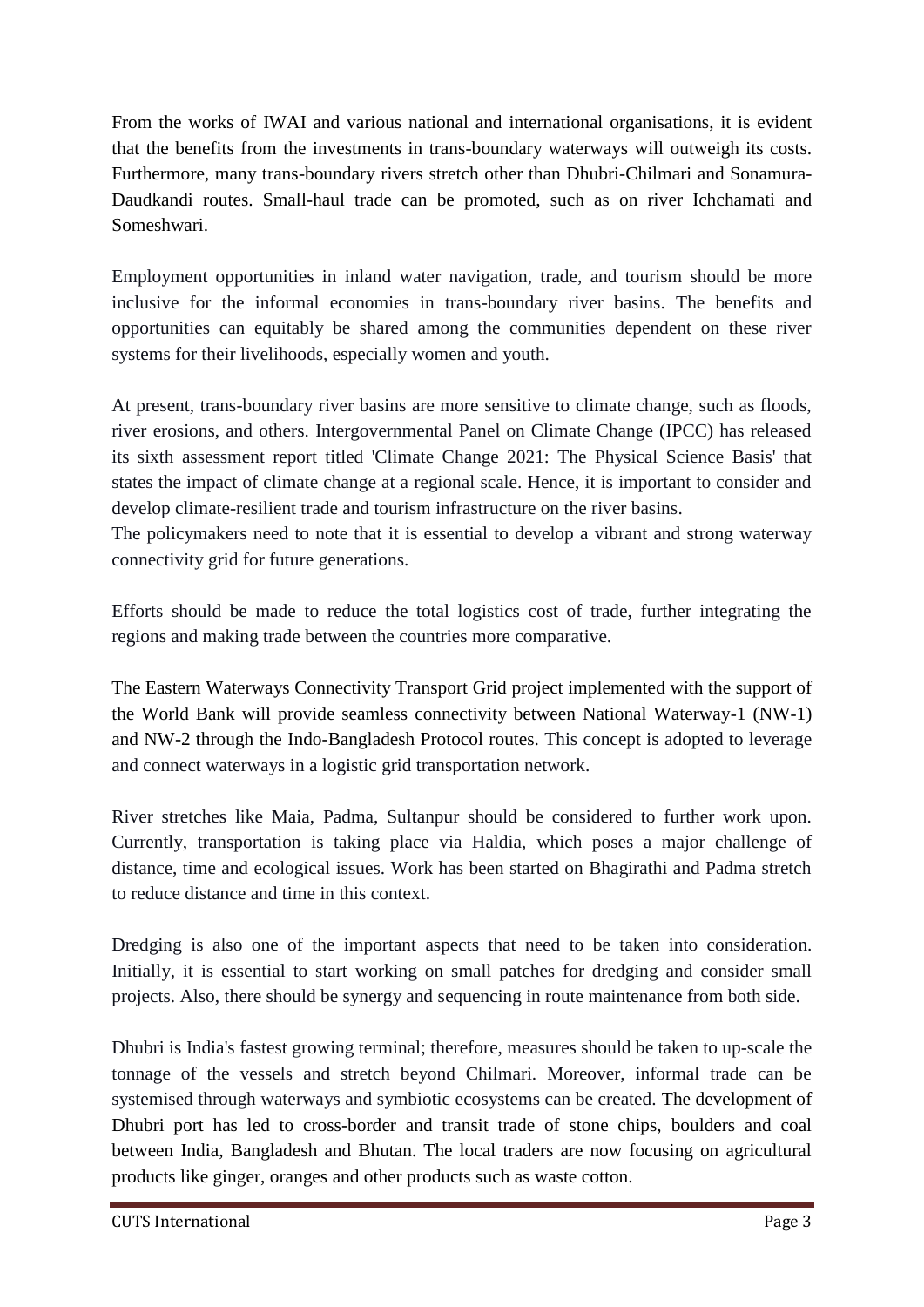Some strategies are embedded inside the Bangladesh Delta Plan 2100 regarding the inland waterways transportation system. Bangladesh features the world's largest river delta, formed by the junction of three great rivers – the Ganges, the Brahmaputra, and the Meghna.

The Government of Bangladesh has formulated this plan to focus on economic growth, environmental conservation, and enhanced climate resilience. The plan lays out holistic and cross-sectoral action needed to improve productivity and minimise disaster risks.

[Effective implementation of the Delta Plan will eliminate extreme poverty, create more jobs](https://twitter.com/intent/tweet?text=Effective+implementation+of+the+Delta+Plan+will+eliminate+extreme+poverty%2C+create+more+jobs+and+sustain+GDP+growth+above+8%25+until+2041.+It+will+increase+trade+and+navigational+opportunities+and+strengthen+food+security.&url=https://blogs.worldbank.org/endpovertyinsouthasia/implementing-bangladesh-delta-plan-2100-key-boost-economic-growth/?cid=SHR_BlogSiteTweetable_EN_EXT&via=worldbank) [and sustain gross domestic product \(GDP\)](https://twitter.com/intent/tweet?text=Effective+implementation+of+the+Delta+Plan+will+eliminate+extreme+poverty%2C+create+more+jobs+and+sustain+GDP+growth+above+8%25+until+2041.+It+will+increase+trade+and+navigational+opportunities+and+strengthen+food+security.&url=https://blogs.worldbank.org/endpovertyinsouthasia/implementing-bangladesh-delta-plan-2100-key-boost-economic-growth/?cid=SHR_BlogSiteTweetable_EN_EXT&via=worldbank) growth until 2041. It will increase trade and [navigational opportunities.](https://twitter.com/intent/tweet?text=Effective+implementation+of+the+Delta+Plan+will+eliminate+extreme+poverty%2C+create+more+jobs+and+sustain+GDP+growth+above+8%25+until+2041.+It+will+increase+trade+and+navigational+opportunities+and+strengthen+food+security.&url=https://blogs.worldbank.org/endpovertyinsouthasia/implementing-bangladesh-delta-plan-2100-key-boost-economic-growth/?cid=SHR_BlogSiteTweetable_EN_EXT&via=worldbank) The target is to develop 10,000 km inland waterways navigable for all seasons by 2030. This will lead to better integration and connection between India and Bangladesh. Furthermore, initiatives should be taken to formalise informal trade.

The government is taking initiatives to reduce cargo load from roadways to waterways. Measures have also been taken to remove low-height bridges that pose a significant challenge in the movement of vessels and to design flat bottom or low superstructure base ships.

Integrating Yamuna Economic Corridor with the Eastern Waterways Connectivity Transport Grid project would expand the trade possibilities between the countries.

Currently, many contentious issues exist between the export and import through trucks, railway operators, and waterways. Thus, a positive approach should be adopted to carve out a positive incremental solution.

There are hard and soft challenges, such as navigation quality along the protocol routes, loading-unloading facilities at ports, night navigation facilities and others that need to be developed. It is expected that the completion of ongoing development activities will resolve these problems.

The Protocol on Inland Water Trade & Transit is a unique example of bilateral cooperation between India and Bangladesh continued without interruptions since Bangladesh's independence. However, there is a need for diversifying the trade basket to continue on a sustainable basis.

It was also highlighted that a level-playing field for the inland water transport sector could be achieved only by addressing the issues related to border management, customs formalities, loading-unloading facilities and the efficiency of the cruise.

Cross-border trade through inland waterways has the potential to generate employment in a post-COVID-19 period. With the development of the Karimganj river port, revival of the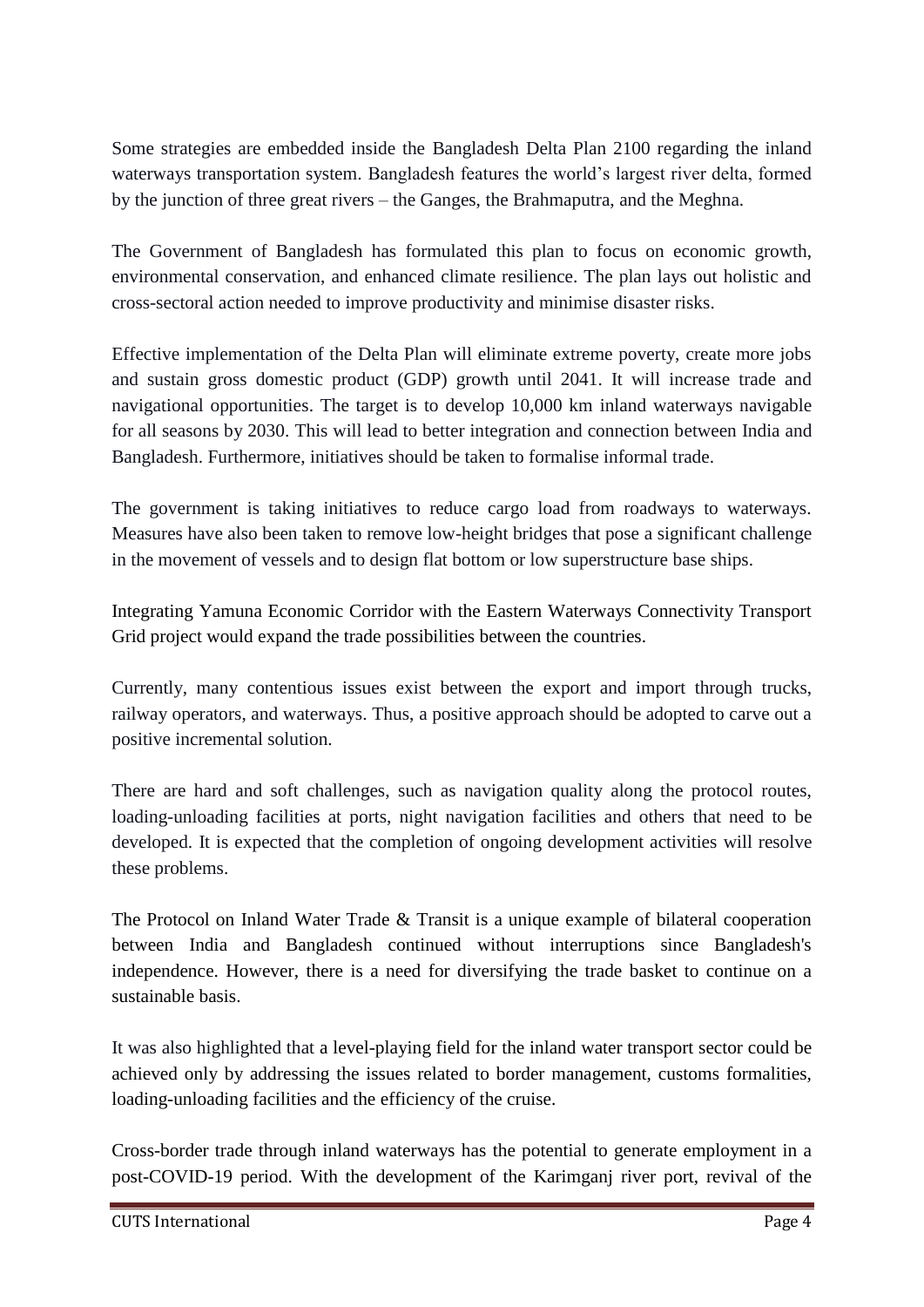Mahishasan railway transit point and the Integrated Check Post at Sutarkandi, Karimganj can connect Bangladesh with the rest of India and with the hinterlands of other north-eastern states.

Stretches, such as Kaptai Lake, Rangamati, and others should be recognised as a protocol route that will facilitate local trade, multimodal connectivity, and improve community livelihood. The speakers in this webinar highly praised the works undertaken by CUTS International on inland waterways.

Water governance needs to be more participatory; ground-level issues faced by traders require more attention. Importance is given to the enhancement of livelihood opportunities and participation of local people.

## **Key Messages**

"The agenda on water governance through sustainable basin-wide management must align with the agenda on climate change adaptation and mitigation"

*Bipul Chatterjee, Executive Director, CUTS International* 

"Inclusive cross-border trade and tourism through waterways would create employment opportunities for the local communities. There is a need for resilient infrastructure to overcome natural and man-made calamities in the Brahmaputra river basin"

*Jyotiraj Patra, Project Manager, TROSA, Oxfam*

"Leveraging history, geography and comparative advantage is the need of the time and in the common interest of the people. The actual cost and quantum involved in dredging is also coming down"

#### *Jayant Singh, Vice Chairman, Inland Waterways Authority of India*

"Riverine trade and tourism generate livelihood opportunities locally. Around 6000 km of waterways in Bangladesh are navigable in all seasons. Additionally, Bangladesh plans to design and develop flat bottom low draft vessels that can ply during every season. Integrating Yamuna Economic Corridor with the Eastern Waterways Connectivity Transport Grid project would expand the trade possibilities between the countries. There should be synergy and sequencing in the dredging operations upstream and downstream to ensure the water flow"

*Commodore Golam Sadeq, Chairman, Bangladesh Inland Water Transport Authority*

"The Protocol for Inland Water Trade  $\&$  Transit is a unique example of bilateral cooperation between India and Bangladesh that is being continued without interruption since Bangladesh's independence. Emphasis should be placed on diversifying the trade basket for trade to continue sustainability"

*Syed Monowar Hussain, Former Director, Bangladesh Inland Water Transport Authority*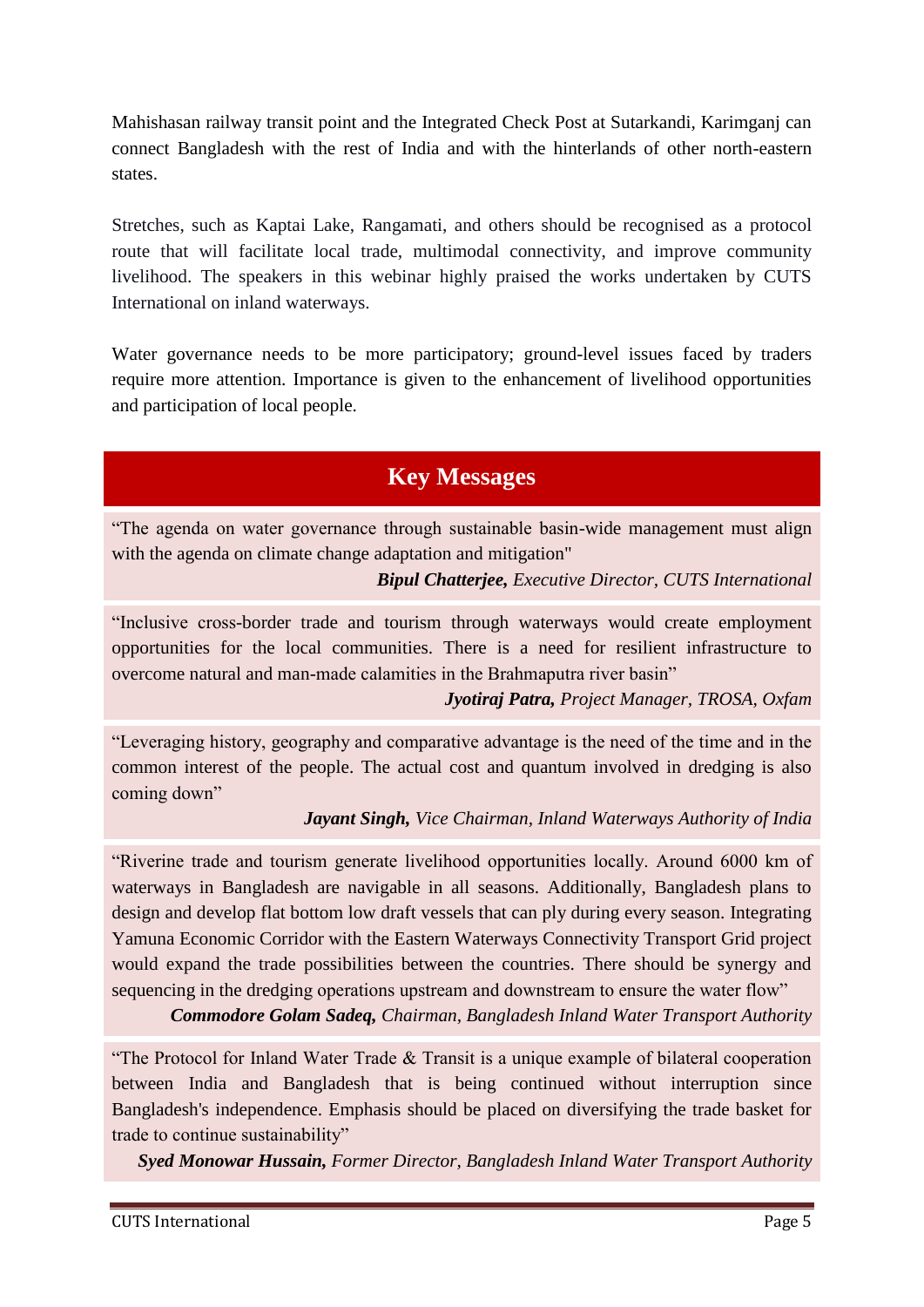"Cross-border trade through inland waterways could generate employment in a post-COVID-19 period"

#### *Deborishi Bhattacharjee, a local trader from Karimganj in Assam, India*

"Inland water transport had benefited the local traders mainly living near the border regions. The local traders are now focusing on agricultural products like ginger, oranges, and other products such as waste cotton"

*Atowar Rahman, President, Dhubri Water Ways International Traders Association, India*

"Water governance with regard to inland water transport needs to be more participatory. Ground-level issues faced by the traders need attention. Importance should also be given to the enhancement of livelihood opportunities and participation of local people"

*Anamika Barua, Professor, Indian Institute of Technology, Guwahati* 

## **3. Further Interventions for Future**

A cost comparison study on the multimodal water transport system is required. For example, when cargo is loaded from a godown onto a truck and sent to another one, will this mode be more cost-effective than a mode wherein the cargo is loaded onto a truck, loaded in a vessel, unloaded at a port in a truck, and then sent to the godown. This study needs to be done by considering the time and cost involved in the process.

Developing a multimodal plan between Nepal and Bangladesh using the waterway routes is required. Trade is happening between Bhutan and Bangladesh through the multimodal mode of connectivity. This area needs to be focused on to make the region more integrated and connected.

## **4. Conclusion and the Way Forward**

The Northeast region logistically plays a significant role between India and Bangladesh for trade and commerce and needs to be developed and focused on.

Dredging is the most important requirement on the stretches of waterways to float the vessels throughout the years.

Developing climate-resilient infrastructure for trade and tourism on trans-boundary waterways is important.

Initiatives should be taken to generate more employment opportunities for inclusive growth and formalise informal trade.